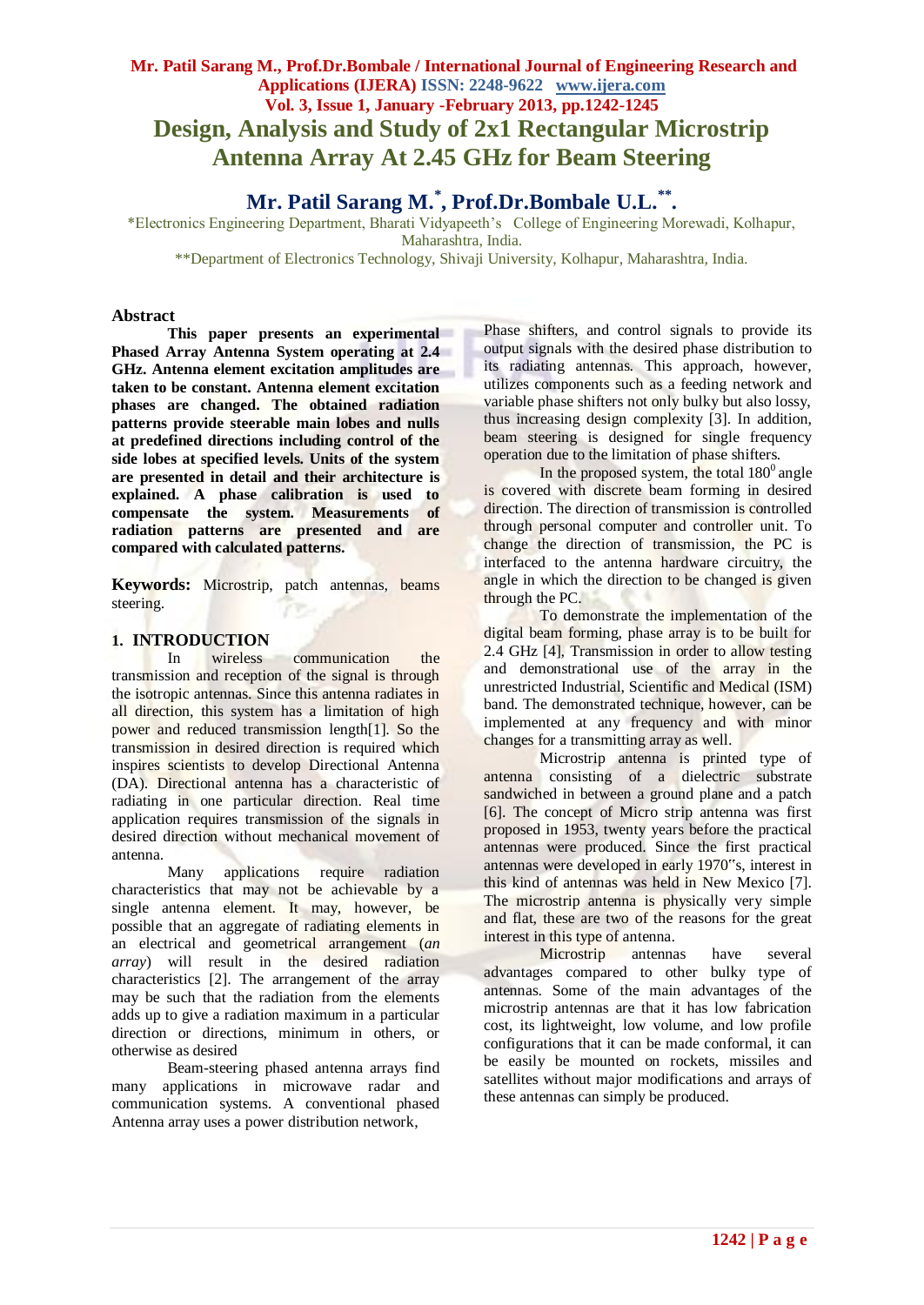### **Mr. Patil Sarang M., Prof.Dr.Bombale / International Journal of Engineering Research and Applications (IJERA) ISSN: 2248-9622 www.ijera.com Vol. 3, Issue 1, January -February 2013, pp.1242-1245**

#### **DESIGN PROCEDURE:**

The designed antenna is an  $2\times1$  linear array. The first step in the design is to specify the dimensions of a single microstrip patch antenna. The patch conductor can be assumed at any shape, but generally simple geometries are used, and this simplifies the analysis and performance prediction. Here, the half-wavelength rectangular patch element is chosen as the array element (as commonly used in microstrip antennas) [8]. Its characteristic parameters are the length L, the width w, and the thickness h, as shown in below Figure



#### Figure 1.

To meet the initial design requirements (operating frequency = 2.4 GHz, and beam width  $=$ 90) various analytical approximate approaches may be used. Here, the calculations are based on the transmission line model [9]. Although not critical, the width w of the radiating edge is specified first. In practice, the length  $L$  is slightly less than a half wavelength (in the dielectric). The length may also be specified by calculating the half wavelength value and then subtracting a small length to take into account the fringing fields [7-9]

Therefore many kinds of miniaturization techniques, such as using of high dielectric substrates, resistive or reactive load and increasing the electrical length of the antenna, Also it gives a good directivity and high gain with good performance characteristics [10]. The proposed array Antenna will be working on 2.45Ghz frequency range. i.e.(ISM-band) The patch resonance to produce a broadband response. Representative results for the VSWR response, S- parameter and radiation patterns are shown in Figures 2, 3 and 4. The gain of the antenna is higher than the traditional Microstrip antenna.

The dimensions of the antennas are listed in Table 1.

| <b>Table 1: Dimensions of the antenna</b> |  |
|-------------------------------------------|--|
|-------------------------------------------|--|

|         | $\epsilon$ r |       | ш                |       | $\sim$<br>o |       |
|---------|--------------|-------|------------------|-------|-------------|-------|
| Antenna |              |       |                  |       |             |       |
|         | 4.4          | 38.89 | 102 <sub>1</sub> | 1.588 | q           | 36.51 |

An inset feed microstrip antennas is designed to resonate at 2.45 GHz frequency with dielectric constant ( $\varepsilon$ r) = 4.4, substrate thickness h=1.588 mm, L=6 mm, W=8.88 mm on a ground plane. All dimensions of the antenna are in mm. The length and the width of the patch are calculated initially by the relationships (1)-(6) given in

$$
W = \frac{v_o}{2F_r} \sqrt{\frac{2}{\varepsilon_r + 1}}
$$
 (1)

Where  $V_0$  is the free space velocity of the light.

$$
L = \frac{C}{2 \times F_r \times \sqrt{\varepsilon_{refr}}} - 2 \Delta l \qquad (2)
$$

$$
\Delta L = 0.412 \times h \times \left[ \frac{(\varepsilon_{refr} + 0.03) \times (W + 0.26h)}{(\varepsilon_{refr} - 0.258) \times (W + 0.8h)} \right] \quad (3)
$$

Where  $\phi$  L is extension in length due to fringing effects. - 2

The effective dielectric constant is given by,

$$
\varepsilon_{ref} = \frac{\varepsilon_r + 1}{2} + \frac{\varepsilon_r - 1}{2} \times \left[ 1 + \left( \frac{12 \times h}{W} \right) \right]^{\frac{-1}{2}} \tag{4}
$$

The ground plane dimensions would be given as,

Lg=6(h) +L=  $6(1.588)$  +28.49= 38.018 mm (5)

$$
Wg=6(h) + W= 6(1.588) + 28.49 = 38.018 \text{ mm}
$$
 (6)

Figure 2 show the geometry of inset feed microstrip array antenna with two patches in the array. The patch is energized electromagnetically using 50 ohm SMA connector.

Hence wide bandwidth is generated as the resonant circuits become coupled. The slots aggregate the currents, which give additional inductance controlled by the patch width. HFSS software has been used to calculate the return loss (S 11 ) ,directivity vs frequency,3D radiation pattern & field gain Vs frequency. Firstly the example single patch antenna is designed with patch dimensions L  $= 28.49$ mm, W  $= 28.49$ mm for resonating frequency of 2.45 GHz. The bandwidth for the antenna is around 2GHz.

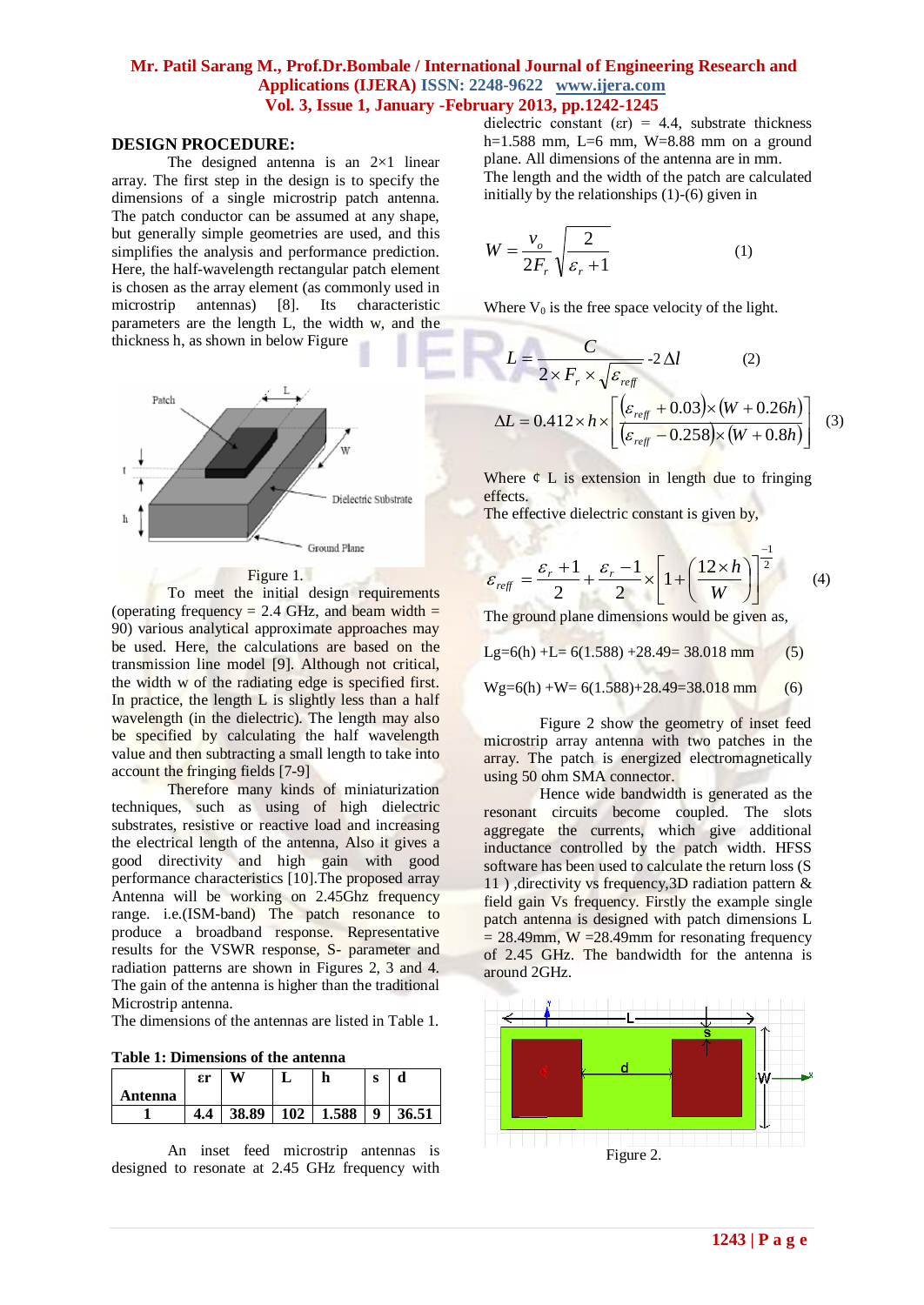# **Mr. Patil Sarang M., Prof.Dr.Bombale / International Journal of Engineering Research and Applications (IJERA) ISSN: 2248-9622 www.ijera.com Vol. 3, Issue 1, January -February 2013, pp.1242-1245**

The present work signifies that by introduction of two Patch in the same size, the Directivity gets enhanced about 9bdB i.e., Figure 3,4 and Figure 5 show the return loss (S11) vs. frequency curve for the proposed inset feed microstrip patch antenna without slot and with two slots of same physical patch dimensions. The positions of the slots were varied to see the effect on the microstrip antenna bandwidth. It was observed that antenna performance could be controlled by introducing slots to a large extent in terms of increased bandwidth, As the slots move in Y direction the bandwidth gets increases for the proposed design. From the present work it can b e inferred that as the slots are moving along the Y axis in both the directions, of course in specified range the bandwidth and other performance parameters are also improving significantly.

# **2. SIMULATED RESULT FOR 2X2 PATCH ANTEENA ARRAY**



From figure 3 The Return loss obtained at 2.45 GHz is -30 dB and band width obtained at -10 dB is about 40MHZ.



9 dBi



**4. Gain vs. frequency:**



From the figure 6, field gain obtained at 2.4Ghz is 5.93 dBi





**Figure 7**

#### **3. 2-Dimensional Radiation Pattern:**